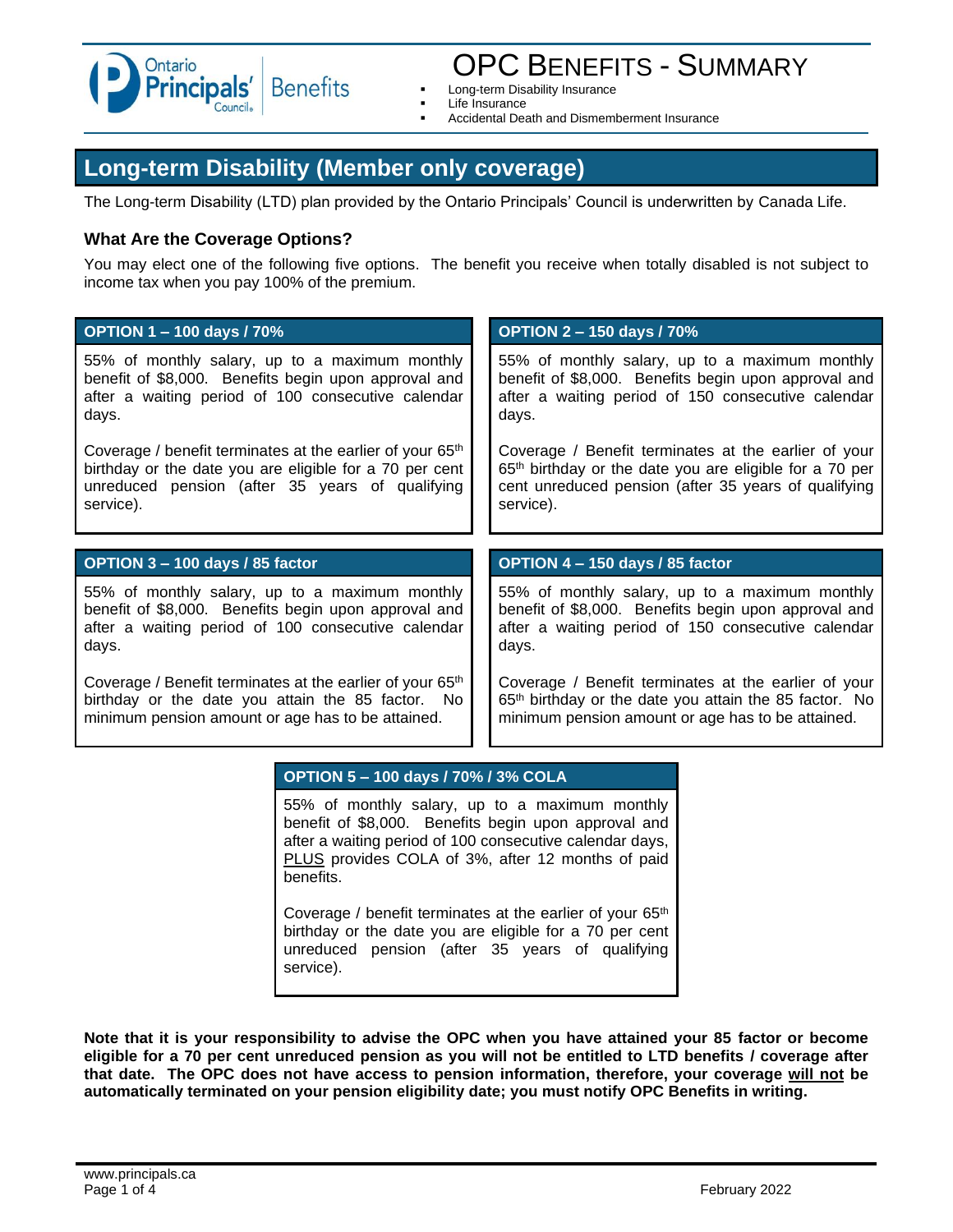Your LTD benefit will be reduced by all other benefits that you receive because of your disability. This includes income from the Workplace Safety and Insurance Board, the Canada Pension Plan, other group insurance disability benefits, salary continuation income, pension income, and other government benefits.

# **What Is a Disability?**

Disability means a restriction or lack of ability due to an illness or injury which prevents you from performing the essential duties of your own occupation during the waiting period and the 24 months immediately following the waiting period. After that, you will be considered totally disabled if you are unable to perform the duties of any occupation for which you are reasonably qualified or may reasonably become qualified by training, education, or experience.

# **When Do Benefits Begin?**

Benefits begin upon approval and after you complete the waiting period or have used your sick leave / short term leave and disability plan credits (STLDP). If you elect options 1, 3 or 5, the waiting period is 100 consecutive calendar days. If you elect options 2 or 4, the waiting period is 150 consecutive calendar days.

# **When Do Benefits Terminate?**

| Options 1, 2 or 5: | Benefits terminate at the earlier of, the date you are no longer totally disabled,<br>age 65, the date you are eligible to receive a 70 per cent unreduced pension<br>(after 35 years of qualifying service), or retirement.                                                                                                              |
|--------------------|-------------------------------------------------------------------------------------------------------------------------------------------------------------------------------------------------------------------------------------------------------------------------------------------------------------------------------------------|
| Options 3 or 4:    | Benefits terminate at the earlier of, the date that you are no longer totally<br>disabled, age 65, the date you are eligible to retire with the 85 factor<br>regardless of the actual amount of your pension, or your age, or<br>retirement. These options should only be selected if you plan to retire when<br>you reach the 85 factor. |

# **When Is My Coverage Effective?**

If you are a newly appointed Administrator in a participating District School Board and had LTD coverage up to the date of your appointment, you have 60 calendar days from the date of your appointment to join the program without medical evidence of good health. Your coverage will be effective as of the date of your appointment.

If you currently have LTD coverage under a group policy, medical evidence of good health is not required to join the OPC Benefits plan. However, satisfactory proof of coverage will be required. Coverage will be effective once satisfactory proof is received and assessed.

If you did not have LTD coverage prior to being offered coverage under the OPC Benefits plan or if you are applying after 60 calendar days, you must complete the Evidence of Insurability, as well as the Group Benefit Application forms. Your coverage will be effective as of the date your application is approved by Canada Life.

# **What Other Benefits Does the LTD Plan Provide?**

The OPC LTD plan is more than just income replacement. It also provides the following benefits:

# → **Accelerated Survivor Benefit**

Survivor Benefit will be paid early if claimant is terminally ill.

#### → **Survivor Benefit**

Three months income benefit paid to named beneficiary.

#### → **Basic Critical Illness**

One-time lump sum payment of \$2,500 for surviving one of the 22 covered conditions for a prescribed period of time.

#### → **Teladoc Medical Experts**

Second opinion, medical supports, and mental health navigator

# **How Much is the Monthly Premium?**

The monthly premium is based on your annual salary and the option you select. Refer to the enclosed Rate Schedule for how to calculate your monthly cost. Rates include the applicable sales tax.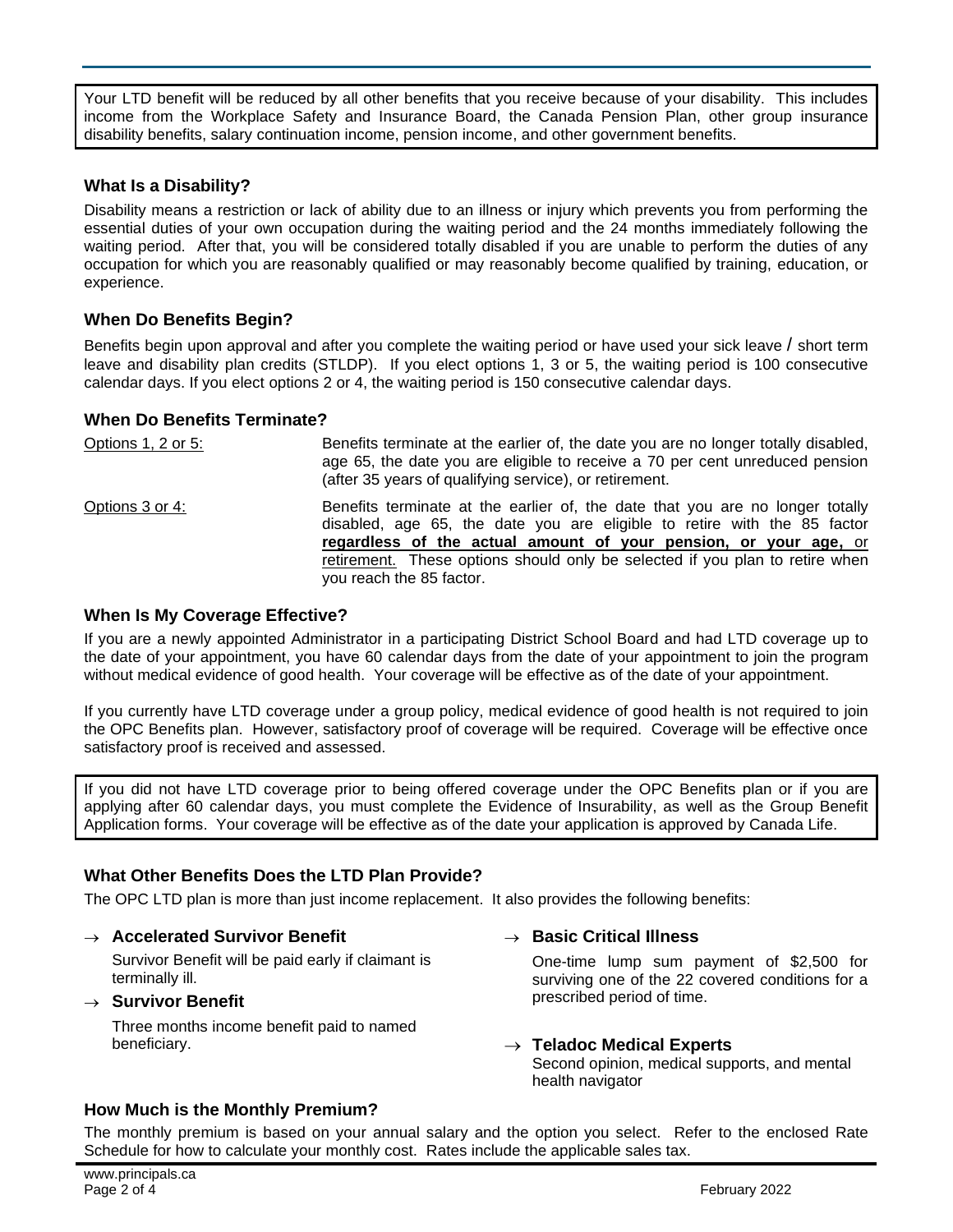# **Term Life Insurance (Member, Spouse, Dependent Children)**

The term life insurance coverage offered by the OPC Benefits plan and underwritten by Canada Life, allows you to purchase the amount of coverage you require at a competitive cost.

#### **Why Do You Need Optional Term Life Insurance?**

The guideline for life insurance is that you should have a minimum of five times your annual salary in insurance coverage to maintain your family's lifestyle. You may already have coverage through ONE-T, and/or through mortgage and loan insurance. The life insurance plan offered by the OPC, gives you the option to increase your overall life insurance protection.

#### **Built in Flexibility**

- Insurance is available for you, your spouse, and your children
- You determine the amount of insurance to fit your needs
- You select the beneficiary of your choice. You are automatically the beneficiary for your spouse and child life insurance.

You and/or your spouse may choose \$200,000, \$150,000, \$100,000, \$50,000 or \$25,000 of coverage. If you elect to be covered for optional life, you are eligible to select coverage of \$20,000, \$15,000, \$10,000 or \$5,000 for your dependent children.

For amounts up to \$100,000, medical evidence of good health is not required provided you apply for coverage within 60 calendar days of your appointment to Administrator. If your District School Board participates in the OPC Benefits plan, and you are a newly appointed principal/vice-principal, you have 60 calendar days from your date of appointment to join the plan without the need to provide medical evidence of good health. Applications made after 60 calendar days of your date of appointment, and any subsequent increases in the amount of insurance coverage, will require medical evidence of good health. Please contact the OPC at 416- 322-6600, 1-800-701-2362 or opcbenefits@principals.ca for more information.

Dependent children from the age of 24 hours are covered up to age 21 (up to age 25 if a full-time student). Children can be covered on a permanent basis, if they are incapacitated for a continuous period before age 21 or while a full-time student and before age 25, subject to the Member's eligibility for coverage and the Group Benefit plan termination provisions. **For this purpose**, y**ou must request and complete an application for over-age dependent form, at least within six months before age 21/25 (as applicable).**

Life insurance will be paid on death from any cause to the named beneficiary(ies). However, if death occurs due to suicide, the amount of the insurance payable, will be limited to the amount which has been in effect for one or more years. If you become totally disabled while insured for this benefit and prior to age 65, Canada Life will waive the premiums to continue the coverage for yourself and members of your family as insured.

Insurance ceases when you reach age 70 or are no longer eligible for coverage. Insurance for your spouse ceases on the earlier of, the date you are no longer an OPC Member, or the date your spouse reaches age 70. Insurance on your dependent children ceases on the earlier of the date you reach age 70, the child is no longer eligible for coverage, or you are no longer eligible for coverage.

#### **Monthly Premium – You, Your Spouse and Your Dependent Children**

The monthly cost, based on 12 payments per year, is calculated on your actual age and/or your spouse's age, and whether either of you smoke. Please refer to the enclosed Rate Schedule to determine your monthly cost for coverage for your dependent children, your spouse and yourself. Rates include the applicable sales tax.